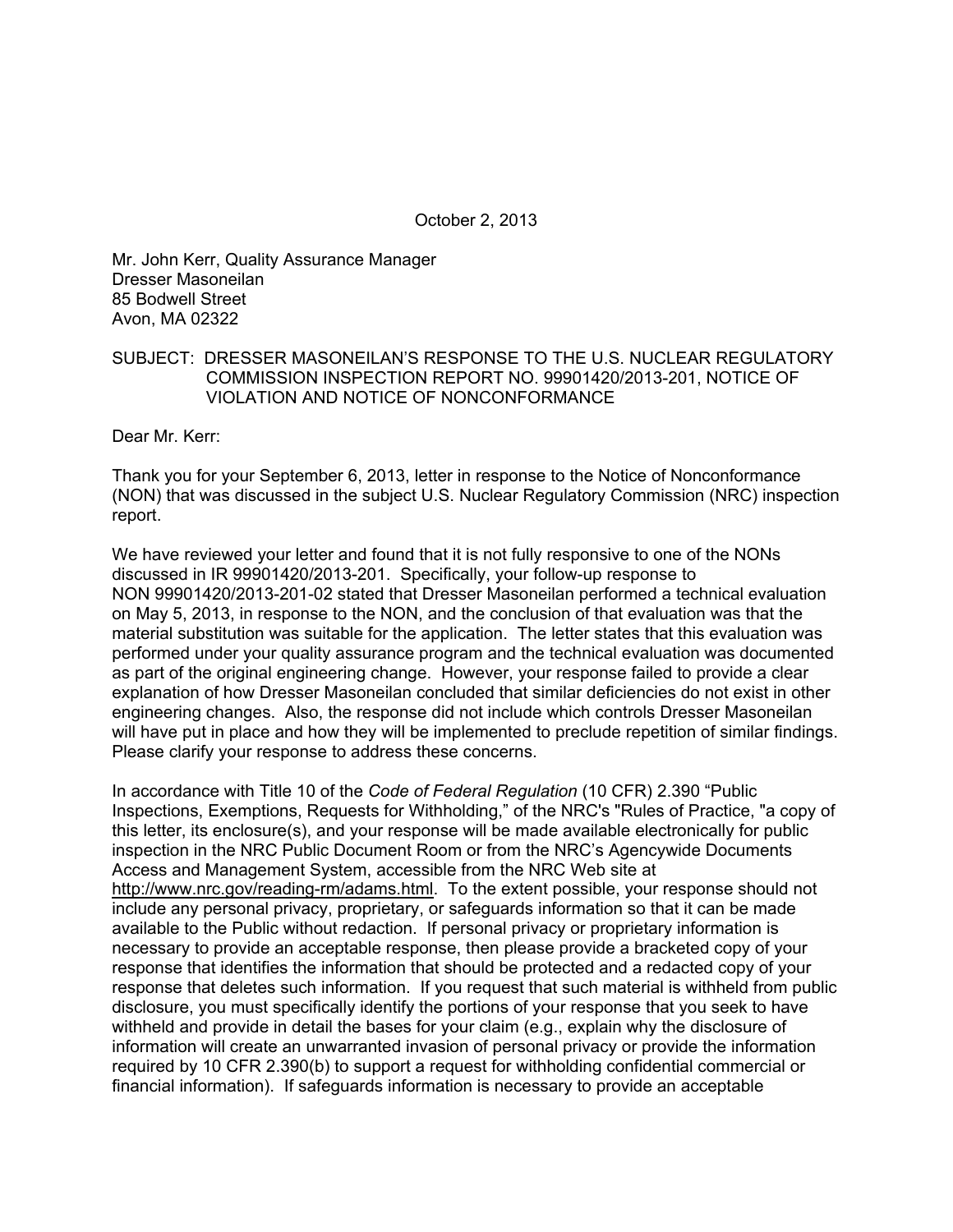J. Kerr - 2 -

response, please provide the level of protection described in 10 CFR 73.21 "Protection of Safeguards Information: Performance Requirements."

Please contact Mr. Jonathan Ortega-Luciano at 301-415-1159 or via electronic mail at Jonathan.Ortega-Luciano@nrc.gov, if you have any questions or need assistance regarding this matter.

Sincerely,

## **/RA/**

Edward H. Roach, Chief Mechanical Vendor Inspection Branch Division of Construction Inspection and Operational Programs Office of New Reactors

Docket No.: 99901420